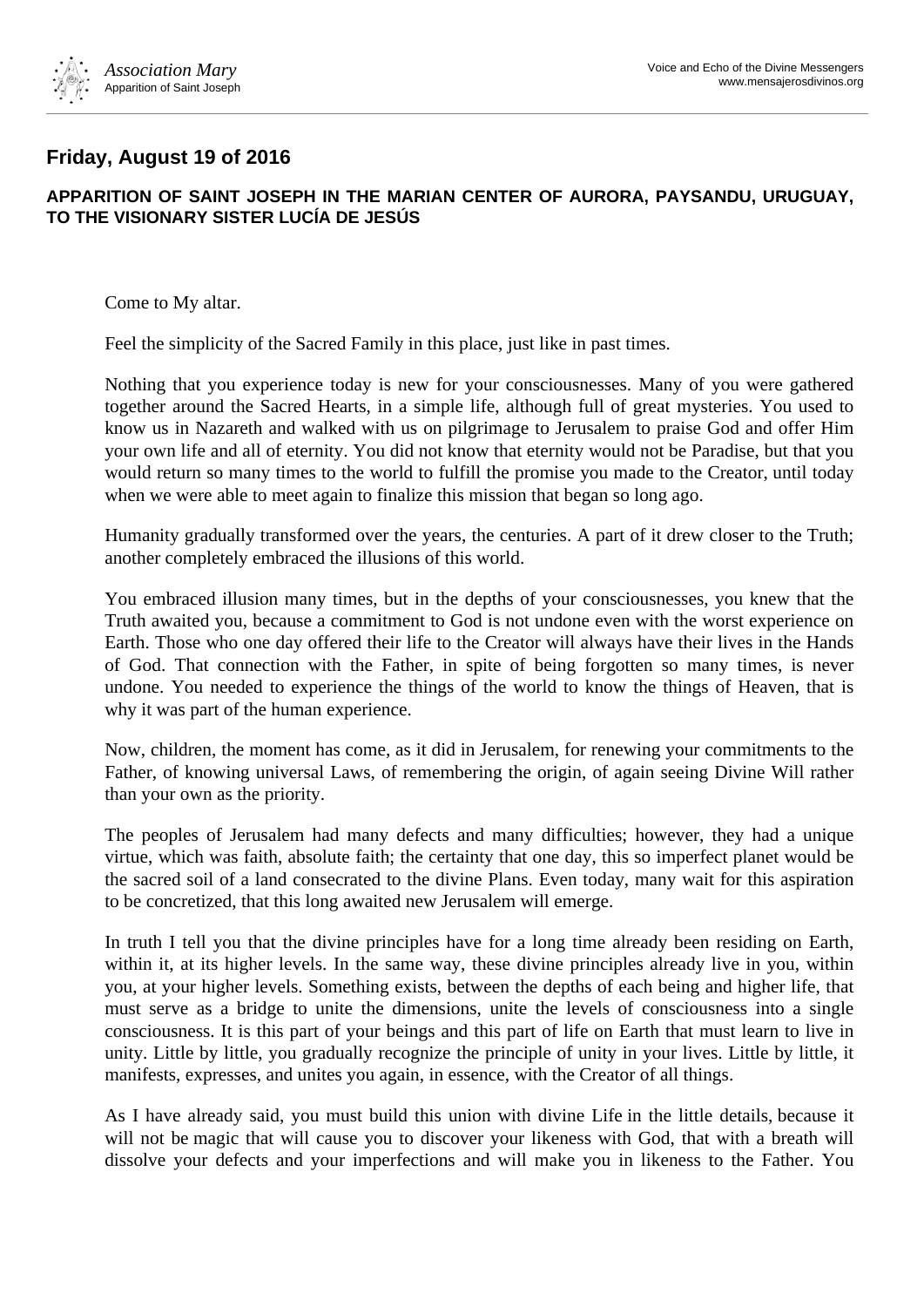

came to this world so that, through permanent striving, you would be able to return to the origin. The great school of Earth is in this mystery that, through the small things, you are able to discover the great ones.

Many of you, children, are already discovering that truth and know you can have great works recognized by everyone, but be imperfect in your human consciousnesses. You know that if you do not heal those small details in yourselves, you can pretend (appear) to be many things, but will not reach the divine goal. For this reason, many are striving to transcend what they appear to be and become it for real.

These are the results of My words within you. This year has gone by fast and many feel they did not take any steps, but the fact of recognizing your imperfections already means, children, that a little humility is alive in you. The fact of recognizing the need that My Chaste Heart should continue to accompany you is already a real signal to the Father that you are a little closer to unveiling His Mysteries.

Today, I make you transparent before God and before yourselves. Let that inner synthesis take place, so that you may feel all that you still must transform, but that you may also feel all the potential that exists for you to continue forward. Let Me show your heart the real state of the human consciousness and also the real goal for humanity.

In this way, little by little, you will know the truth in all its aspects. To know the truth is not to contemplate your own miseries nor to ignore them because you know they are part of a higher being. To recognize the truth is to observe everything, from the most unconscious to the higher, and in this way, be able to take more concrete, more mature steps.

My words are different from those of Mary and Jesus, because My Heart was as human as yours. My great mission was to transcend this humanity and discover the likeness with God. Christ was the Son of the Living God, Who walked among humankind. Mary was the most pure womb of Creation, that gestates all the essences and came to the Earth so that, through Her Purity, the Son of God could reach the world. And My Chaste Heart, in spite of having been prepared by the Creator, had to defeat its humanity in the smallest details. That is why I come today to teach you to do it.

I speak about humility and about simplicity so much because this was My school for reaching God, a school that you must attend to be able to take your own steps.

Today I confess to you that, before the Father, I asked permission to remain among humankind, because during this year, in which I came to the world for the first time every day, I recognized humanity once again; I remembered all that I saw as a man on Earth and how I needed the Presence of God to be able to reach Him. I know that these times are much more difficult than the time in which I lived. This is the reason, children, why I made this request to God.

I will ask that, with My words, you write a new book, which will be the story of the life of Saint Joseph. I will tell this story every day in the coming year, but you will only know it when I have finished it. It is in this way that, publicly, you will know My messages every Friday and, every day, I will tell a story that you must wait for, but that will be gradually built within each one of you, in the silence of your hearts. When that story has been written, it will be the story of the human heart that was written again, so that you could experience this synthesis in the end of times and that in a